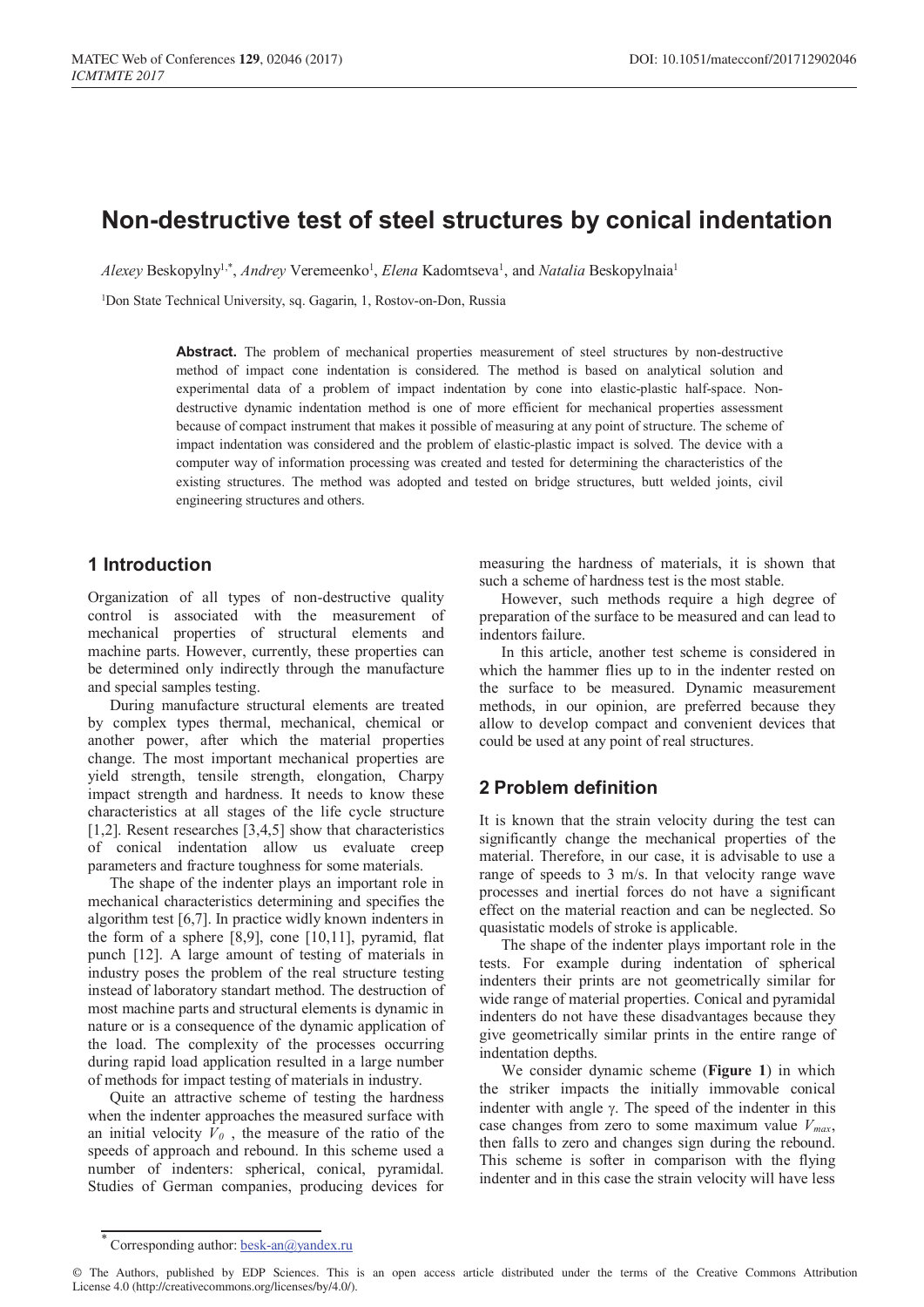effect on the change in mechanical properties, which can be effectively used in measurements.



**Fig. 1.** Mechanical model of impact conical indentation.

The motion of the elements of the system is described by equations

$$
m_1\ddot{x}_1 = k_1(x_2 - x_1) - F(t)
$$
  
\n
$$
m_2\ddot{x}_2 = k_2(x_{st} - x_2) - k_1(x_2 - x_1)
$$
\n(1)

at  $x_1 = 0, x_2 = 0, \dot{x}_1 = 0, \dot{x}_2 = V_0, x_{st} = const$ .

The problem of indentation of an elastic cone in elastic-plastic half-space by force *F* that changes with time (Figure 2) is considered. We consider the cylindrical coordinates system; z-axis is directed to coincide with the axis of the cone and facing down (inside the half-space). In the contact area  $\Omega_1(\alpha)$  of cone with a half-space the friction is neglected, outside the area of contact  $\Omega_2(\alpha)$  stresses  $\sigma_{\alpha}$  and  $\sigma_{\alpha}$  equate to zero. Plastic deformation begins under the Tresca conditions, the material at the same time characterizes the plastic constant  $k=0.5\sigma_{y}$ , where  $\sigma_{y}$  is yield strength, and indenter material undergoes only elastic deformation.

The displacement *u* of any point of interacting solids is the sum of the elastic  $u_e$  and plastic  $u_p$  components:

$$
u = u_e + u_p \tag{2}
$$

The distribution of pressure in the contact zone has the form elastic solutions for any values of the force *F*



**Fig. 2.** The model of conical indentation.

$$
q(F,r) = -q_0 \ln \left( a / r - \sqrt{(a/r)^2 - 1} \right), \quad (3)
$$

where  $q_0 = P/(\pi a^2)$  is the average pressure, *a* - the contact area radius.

The increment of plastic deformations occurs when the conditions are performed

$$
q_0 = \lambda k; \quad dF/dt > 0 , \tag{4}
$$

where  $\lambda = 5.7$ ,  $2k = \sigma_y$ ,  $\sigma_y$  is material yield strength. The average contact pressure does not exceed

$$
q_{\scriptscriptstyle 0} \leq \lambda k
$$

Full indenter displacement

$$
\alpha = \alpha_e + \alpha_p = h_p \left( 1 - \delta^* \right) + \alpha_e, \tag{5}
$$

where  $h_p$  - depth of the residual print, taking into account the height of the inflow,

δ\* - coefficient determined at experiment.

So the dependence of indentation force  $F(\alpha)$  is

$$
\alpha = C F^{1/2} \quad , \tag{6}
$$

$$
C = ctg(\gamma)(1-\delta^*)(\lambda k\pi)^{-1/2} + (1+(2\delta^*-2)/\pi)(\lambda k\pi)^{1/2} E^{-1}.
$$

Substituting the expression for  $F(\alpha)$  (6) in equation (1) we get the dependence of the depth *S(t)*, the velocity *V(t)* and acceleration  $W(t)$  and contact force  $F(t)$  during impact. The resulting equation contains material yield strength  $\sigma_{v}$  that can be determined during test. Other mechanical properties, such as tensile strength, elongation and impact strength, are closely related to the three parameters of the indentation: the depth of indentation *S*=α, speed *V* and acceleration *W*.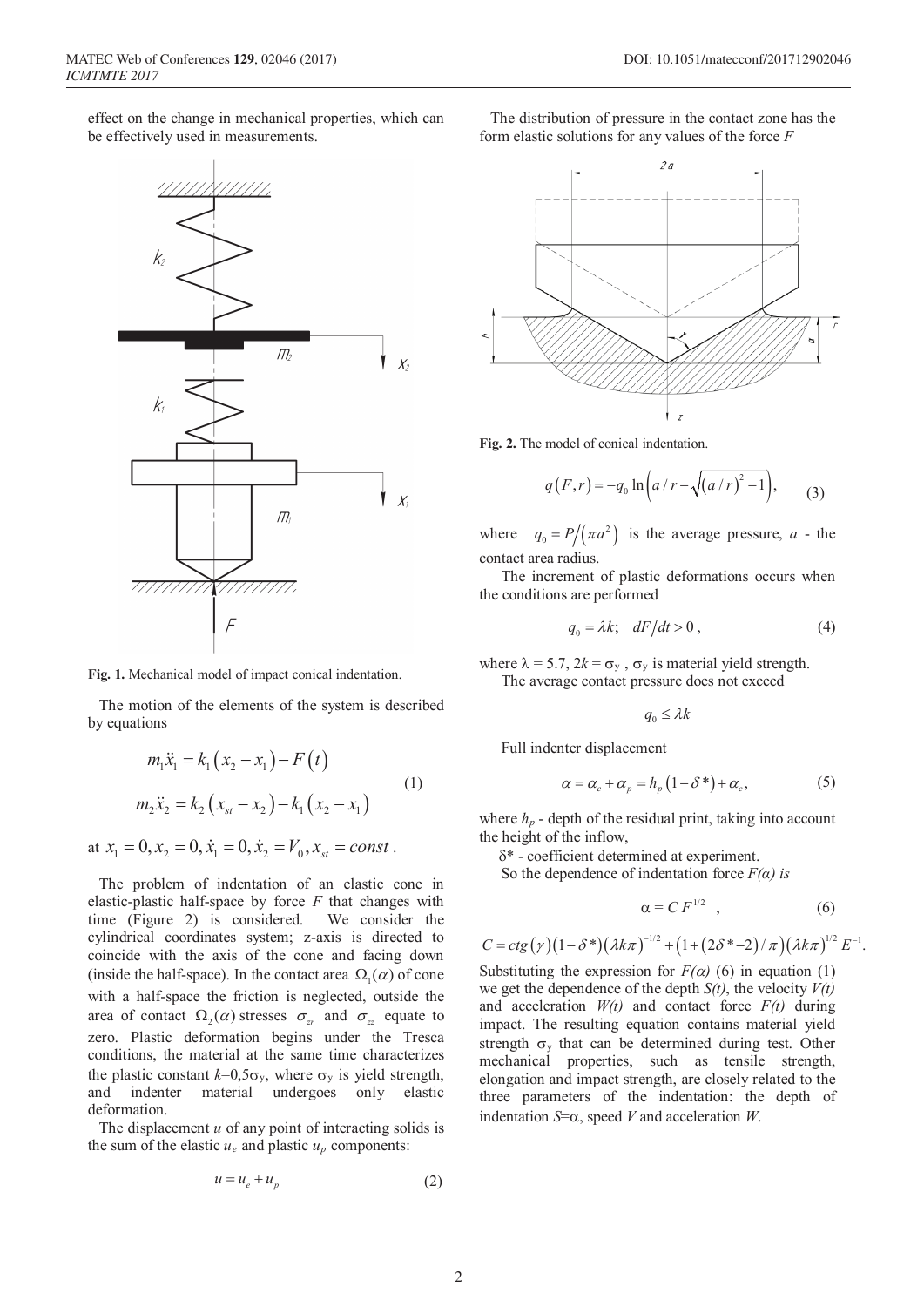#### **3 Results and discussion**

The theoretical and experimental studies made it possible to design of an instrument [13] for determining the mechanical properties of steels (Figure 3), which consist of handle 1, spring 2, striker 3, body 4, indenter holder 5, sensor 6 and 9, body part 7, damper 8.



**Fig.3.** The devise for mechanical properties measurement.

During measurement striker 3 hits over the indenter holder 5 and sensor 6 registers signal of velocity *V(t)*. The dependences  $S(t)$  and  $W(t)$  are obtained by integrating and differentiating.

Figure 4 shows dependences of the depth *S(t)*, velocity  $V(t)$ , and acceleration  $W(t)$  during impact indentation of a cone 90° for two kinds of steel 100 HB and 370 HB. The registration of the maximum and minimum values on these graphs makes it possible to determine the number of mechanical characteristics of steel.

The comparison of the obtained models with the experimental data was carried out on various structural steels in a wide range of mechanical characteristics. The proposed method makes it possible to estimate the yield strength with an error of 7%, the tensile strength with an error of 5%, the elongation of 10%, and the toughness of 15%.



**Fig.4.** Dependences of the depth *S(t)*, velocity *V(t)*, and acceleration  $W(t)$  during impact indentation of a cone 90 °. 1 – steel 100 HB, 2 – steel 370 HB.

Subsequent computer processing of the signal is as follows. The original function of the indenter velocity  $V(t)$  is defined on [0, T] into n nodal points. The function is approximated by a cubic spline on each segment  $t \in [t_i, t_{i+1}]$